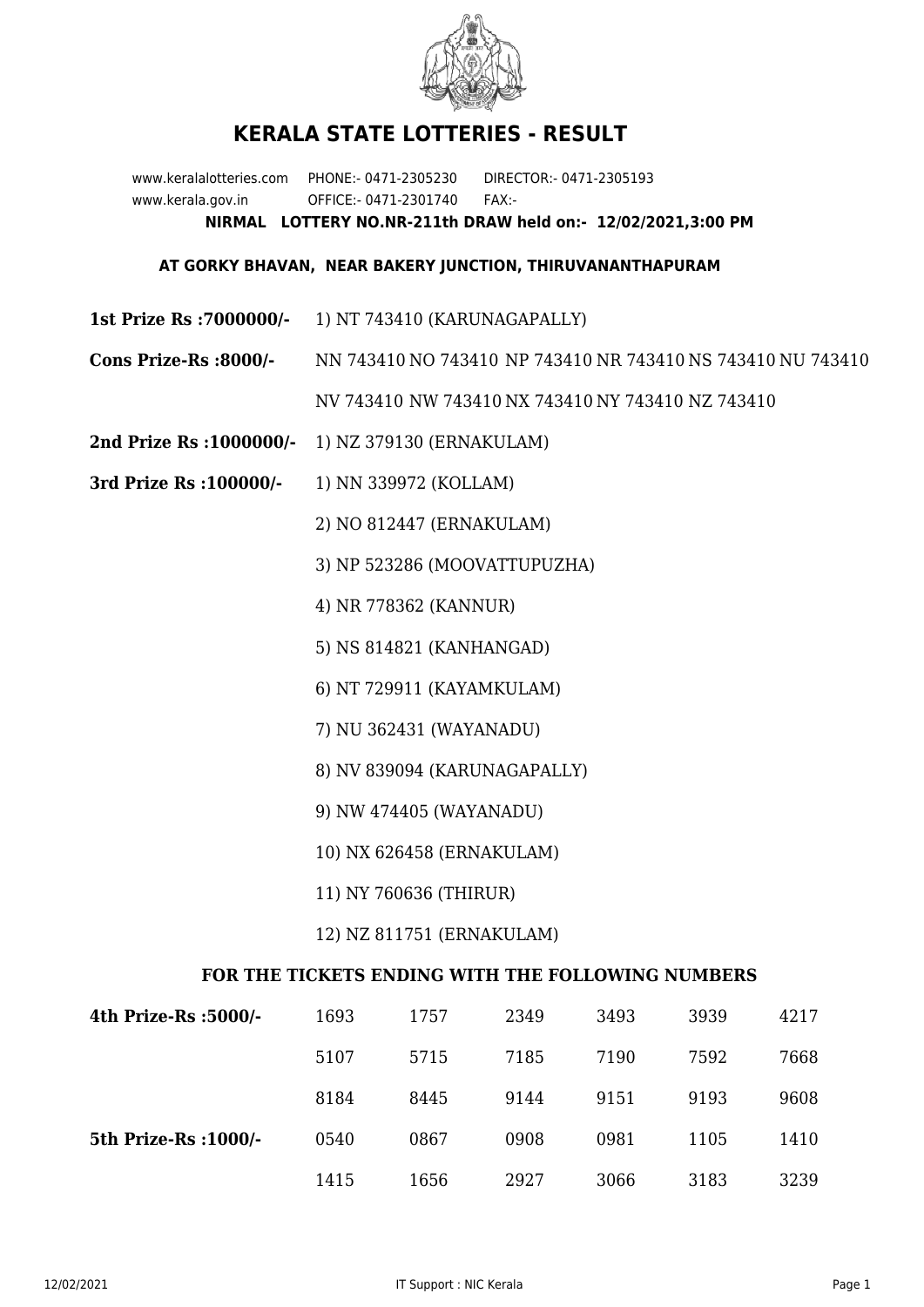|                      | 3327 | 3670 | 3966 | 3996 | 4604 | 4653 |
|----------------------|------|------|------|------|------|------|
|                      | 4695 | 5413 | 6787 | 6971 | 7674 | 7689 |
|                      | 7758 | 7900 | 8526 | 8946 | 9350 | 9482 |
|                      | 9639 | 9672 | 9699 | 9790 | 9793 | 9974 |
| 6th Prize-Rs :500/-  | 0676 | 0682 | 0697 | 0855 | 0991 | 1316 |
|                      | 1497 | 1635 | 1873 | 1914 | 2329 | 2367 |
|                      | 2372 | 2400 | 2409 | 2470 | 2705 | 3220 |
|                      | 3328 | 3343 | 3536 | 3741 | 4036 | 4117 |
|                      | 4535 | 4560 | 4585 | 4719 | 5186 | 5591 |
|                      | 5810 | 5931 | 6030 | 6124 | 6247 | 6279 |
|                      | 6366 | 6372 | 6396 | 6443 | 6455 | 6767 |
|                      | 7034 | 7060 | 7196 | 7229 | 7237 | 7411 |
|                      | 7454 | 7619 | 7640 | 7705 | 7761 | 7772 |
|                      | 7777 | 7841 | 8156 | 8224 | 8491 | 8576 |
|                      | 8870 | 9067 | 9078 | 9192 | 9353 | 9399 |
|                      | 9410 | 9514 | 9649 | 9943 |      |      |
| 7th Prize-Rs : 100/- | 0235 | 0253 | 0360 | 0371 | 0440 | 0484 |
|                      | 0550 | 0633 | 0847 | 0951 | 1086 | 1093 |
|                      | 1121 | 1221 | 1259 | 1527 | 1581 | 1846 |
|                      | 1859 | 1924 | 1926 | 2294 | 2365 | 2366 |
|                      | 2466 | 2515 | 2592 | 2754 | 2900 | 2980 |
|                      | 3013 | 3199 | 3246 | 3247 | 3255 | 3322 |
|                      | 3404 | 3451 | 3490 | 3502 | 3629 | 3682 |
|                      | 3742 | 3777 | 3870 | 3883 | 4049 | 4091 |
|                      | 4228 | 4247 | 4490 | 4575 | 4694 | 4920 |
|                      | 5126 | 5139 | 5244 | 5288 | 5337 | 5440 |
|                      | 5656 | 5681 | 5704 | 5946 | 6042 | 6050 |
|                      | 6091 | 6093 | 6158 | 6263 | 6345 | 6397 |
|                      | 6407 | 6429 | 6441 | 6614 | 6644 | 6656 |